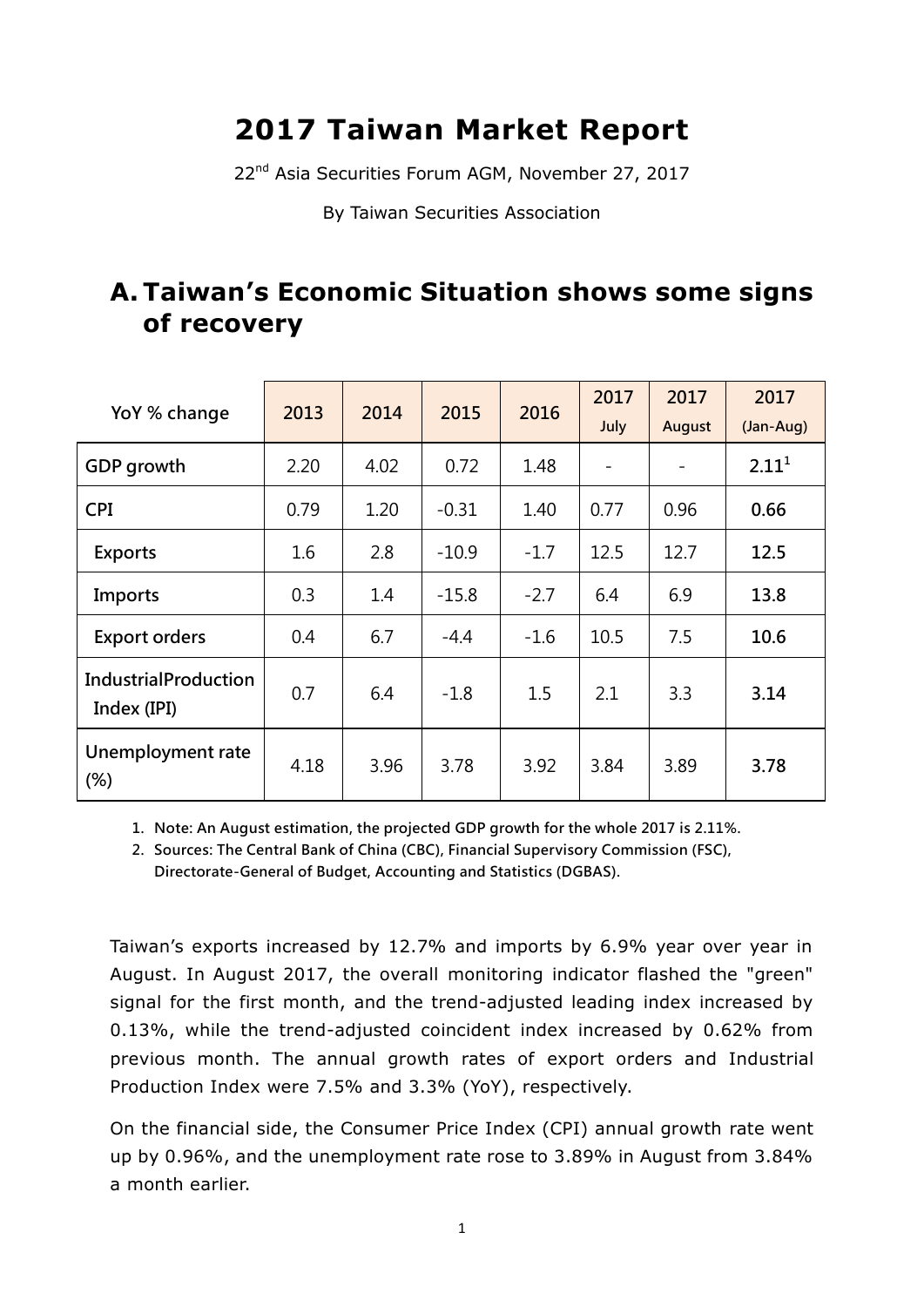Currently, Taiwan is undergoing some major reforms, adapting to new labor regulations, justice reform, and the pension reform on public servants. The government is doing every effort to stimulate consumption, expand public construction, drive investment, encourage participation in public construction, and implement economic upgrading in order to accelerate Taiwan's economic development.

At the same time, the Government will fully promote to increase salaries by 3 percent for government employees starting next year, and this measure is expected to encourage private companies to follow suit. Moreover, the Government is also working on overall tax reform, relaxing laws and regulations, and planning to spend NT\$ 420 billion on a 4-year public infrastructure project, and continuing with the 5+2 industrial innovation program.

- **1. GDP is up**: According to the DGBAS's latest estimation in August, GDP growth rate in 2017 is forecast at 2.11%, up 0.06% on May 2017's forecast, mainly due to better than expected performance of exports and private consumption in the first half of this year. In addition, the government will actively strengthen infrastructure and implement the 5+2 Industrial Innovation Plan. These initiatives should build a strong foundation for Taiwan to build a vigorous and sustainable economy in years to come. In 2018, GDP is expected to rise by 2.27%.
- **2. CPI remains very low:** The annual change of CPI in August 2017, compared with the same month of 2016, rose 0.96%. For the first eight months of 2017, the CPI increased 0.72% over the same period of the previous year.

The WPI increased by 1.03% in August. For the first eight months of 2017, the WPI increased 0.64% over the same period of the previous year.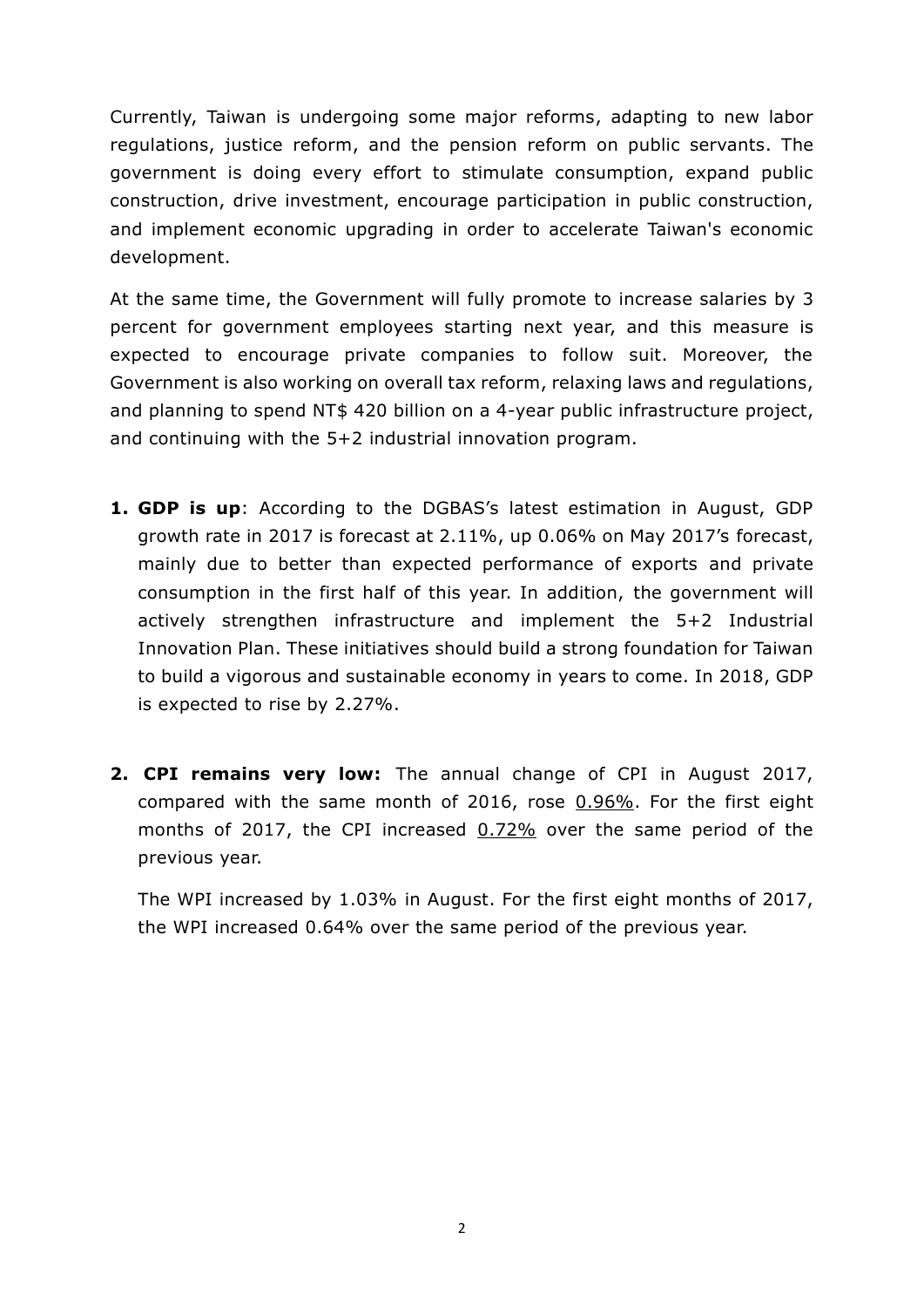

**3. Foreign Trade Continues to Increase:** Total exports increased by 12.7% year-on-year in August 2017, expanding for the  $11<sup>th</sup>$  consecutive month, mainly due to continuous recovery of world trade, solid demand for electronic components and low base effect. In the first eighth months of this year, Taiwan's exports rose 12.5% from a year earlier.

Imports increased by 6.9% in August over the previous year, imports of parts of electronic products and mineral products grew by 20.8% and 12.5%, respectively, however imports of machinery decreased 26.4%. The annual change rate of January-August was 13.8%.

Export order increases by 10.6%, an early indicator of export, which is expected to grow in the coming quarter.



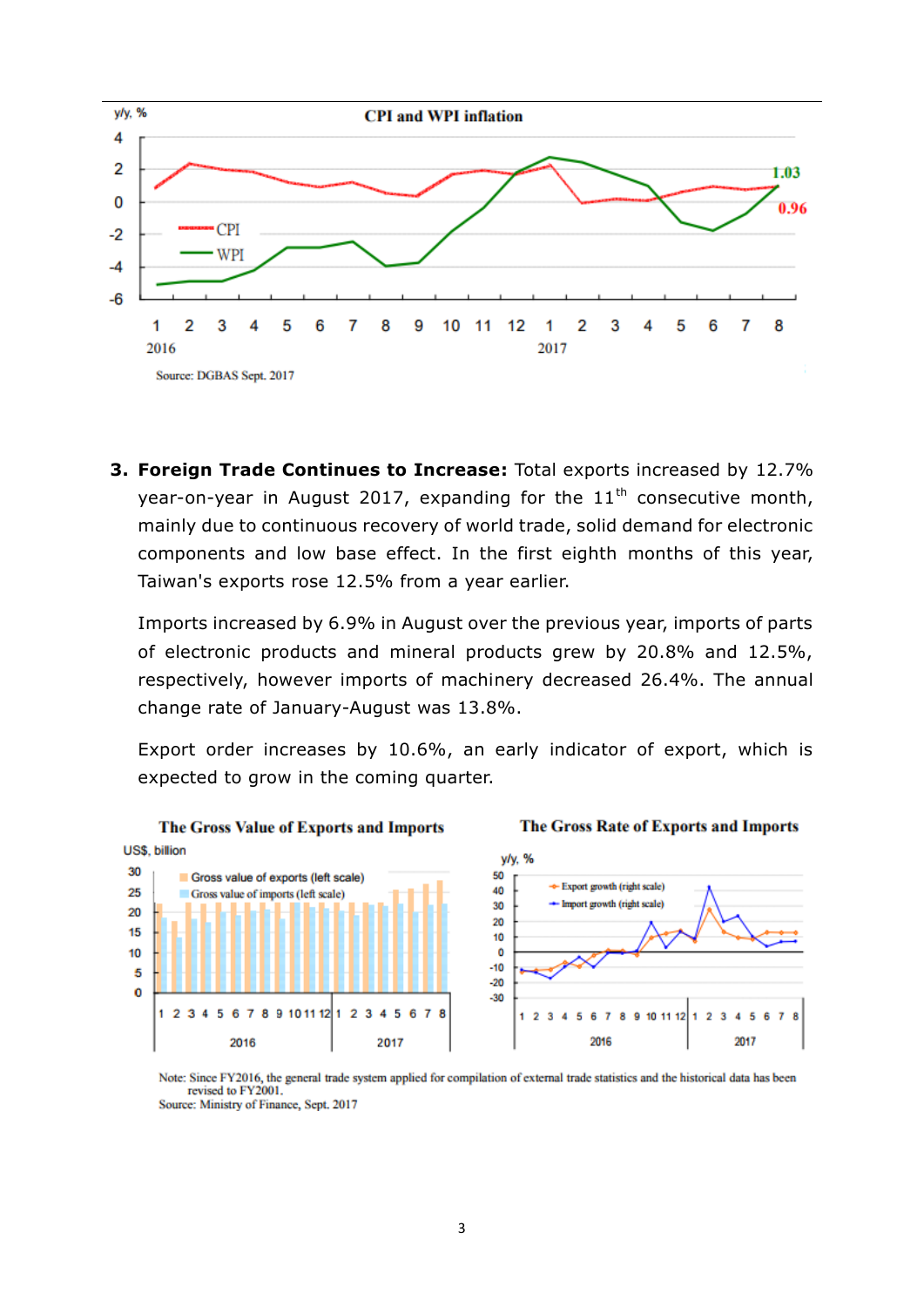**4. Industrial Production Index is up slightly:** The Industrial Production Index (IPI) posted an annual increase of 2.38% in July 2017. For the first seven months of 2017, the IPI increased 3.17% over the same period of previous year.

The growth came largely from increasing demand for electronic parts and components due to the increase in sales of consumer electronics, and increasing demand for machinery and equipment due to automatic production.



**5. Unemployment Rate remains low:** The unemployment rate increased by 0.10% to 3.84% in July, however, the seasonally adjusted unemployment rate remained the same at 3.78%.

Labor force participation rate was 58.91% in July, which increased by 0.16% and 0.07% on the previous month and the previous year, respectively.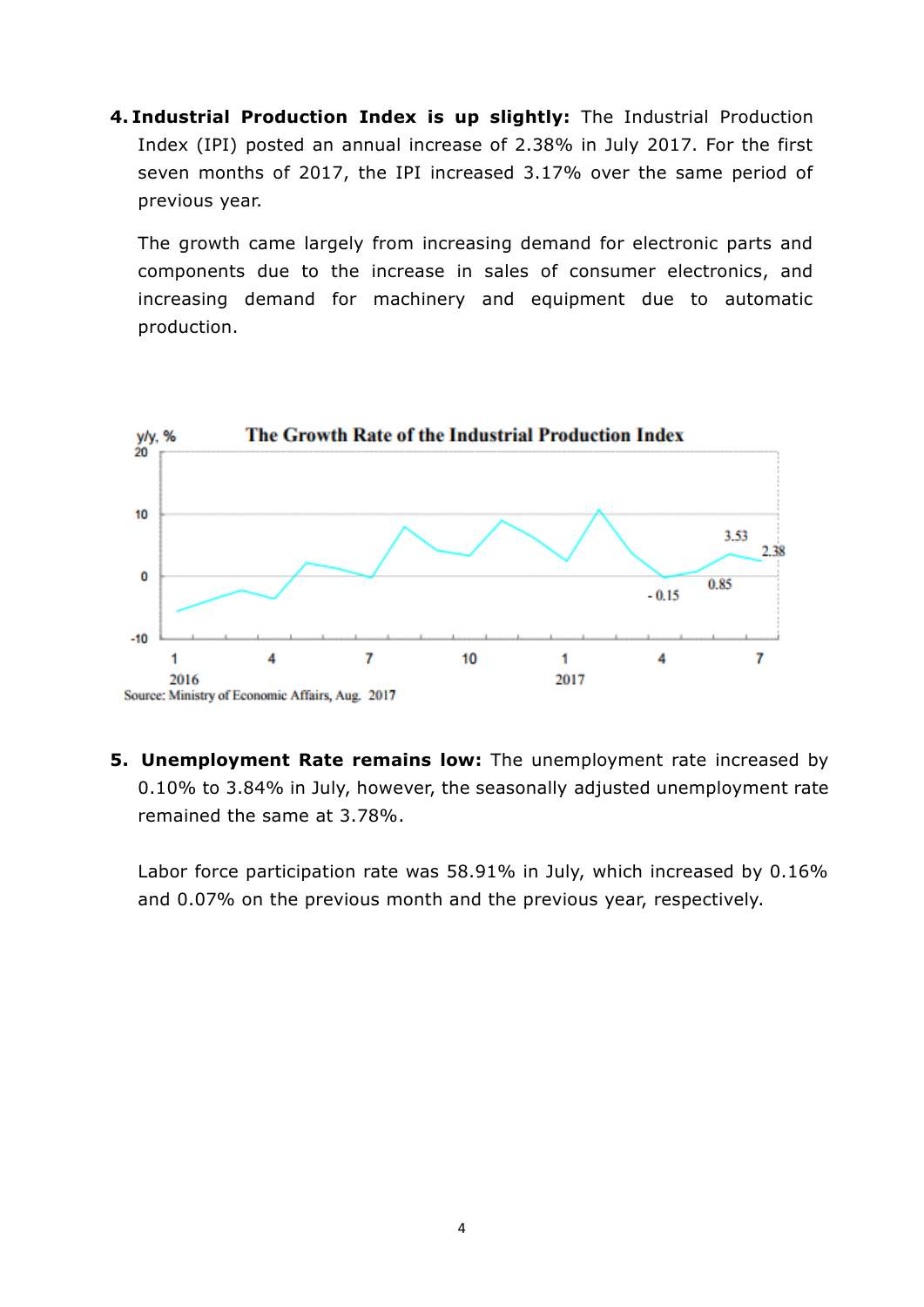

## **Overall Performance: Monitoring Indicators Flashing "Green" Signal**

In August 2017, the Monitoring Overall economic Performance Indicators shows total score stood at 24, and flashed the "green" signal for the first month over the past four months, and the trend-adjusted leading index increased by 0.13%, while the trend-adjusted coincident index increased by 0.62% from previous month. Taiwan Business Indicators indicated that the current domestic economic recovery is in a stable status.

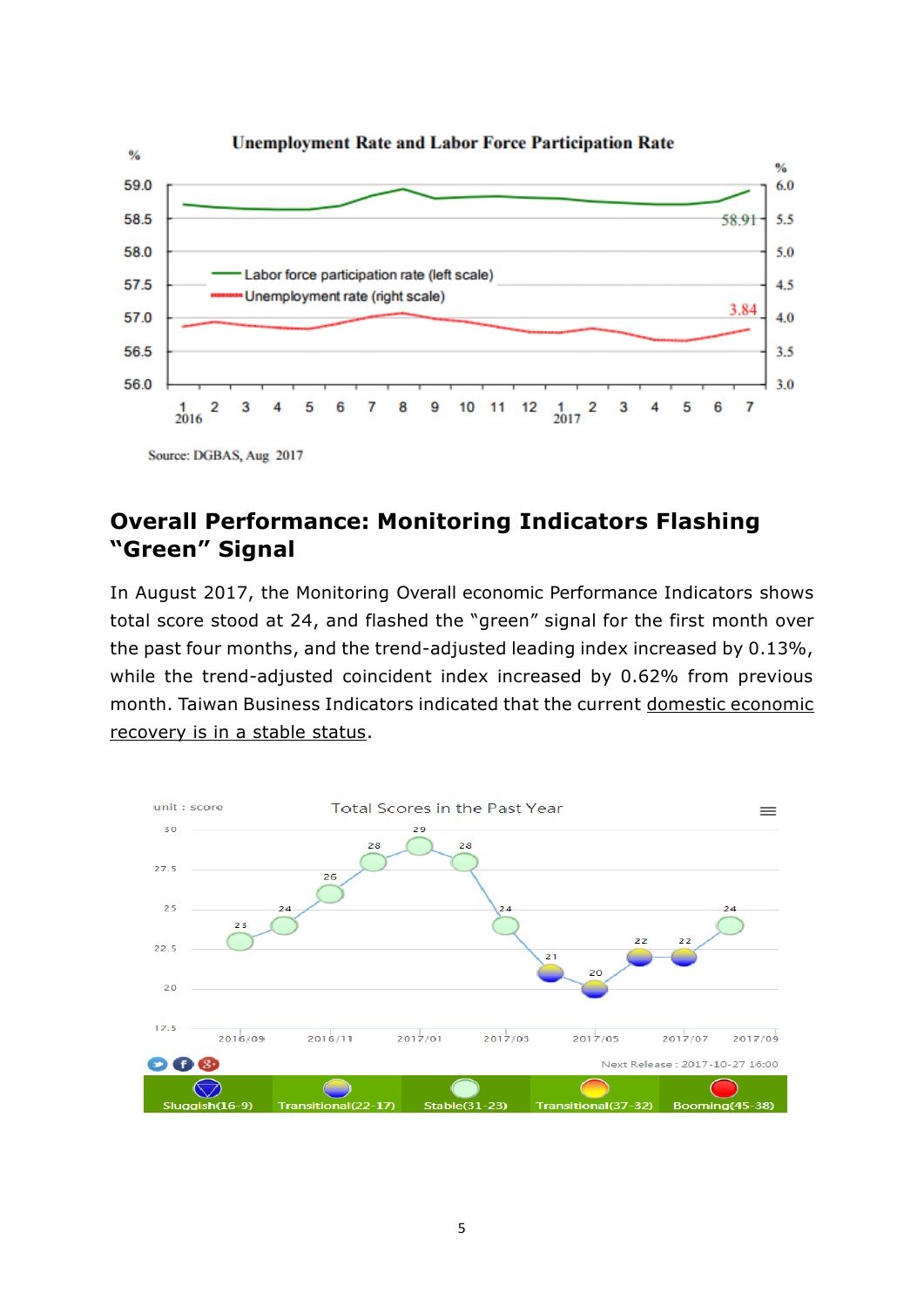# **B. Taiwan Securities Market is getting better**

## **Equity Market Performance**

|                                              | 2015   | 2016   | 2017<br>$(1-9)$       | <b>Estimated</b><br>annual change |
|----------------------------------------------|--------|--------|-----------------------|-----------------------------------|
| <b>TAIEX stork Index (point)</b>             | 8,338  | 9,253  | 10,383                | 11%                               |
| <b>Market Capitalization (NT\$ Billions)</b> | 24,504 | 27,248 | 30,942                | 12%                               |
| $P/E$ Ratio $(*)$                            | 13.46  | 16.51  | 15.97                 | 0.54%                             |
| Dividend Yield (%)                           | 4.60%  | 4.35%  | $\tilde{\phantom{a}}$ | $\tilde{\phantom{a}}$             |
| <b>Total Trading Value (NT\$ Billions)</b>   | 22,505 | 18,915 | 18,082                | 26%                               |
| Daily Trading Value (NT\$ Billions)          | 92.23  | 77.52  | 98.28                 | 26%                               |
| Turnover Ratio (%)                           | 77.55  | 64.59  | 55.89                 | 15%                               |

## **Trading Value Percentage by Investors**

|                            | 2015 | 2016 | $2017(1-9)$ | 2017 vs. 2016     |
|----------------------------|------|------|-------------|-------------------|
| Domestic Individual (%)    | 52.3 | 52.0 | 62.6        | ↑ 10.6%           |
| Foreign Institutional (%)  | 28.4 | 30.4 | 24.8        | $\downarrow$ 5.6% |
| Domestic Institutional (%) | 18.3 | 17.6 | 12.5        | $\downarrow$ 5.1% |

## **1. The Taiwan Stock Exchange Capitalization Weighted Stock Index (TAIEX)**

Since April 2017, the TAIEX has climbed to over 10,000, a historical high ever seen back in 2000, and stayed up to 10,383 in September. This is a milestone to Taiwan, as it is a relatively height over the past ten year, ever since the 2008 economic downturn at 4,591.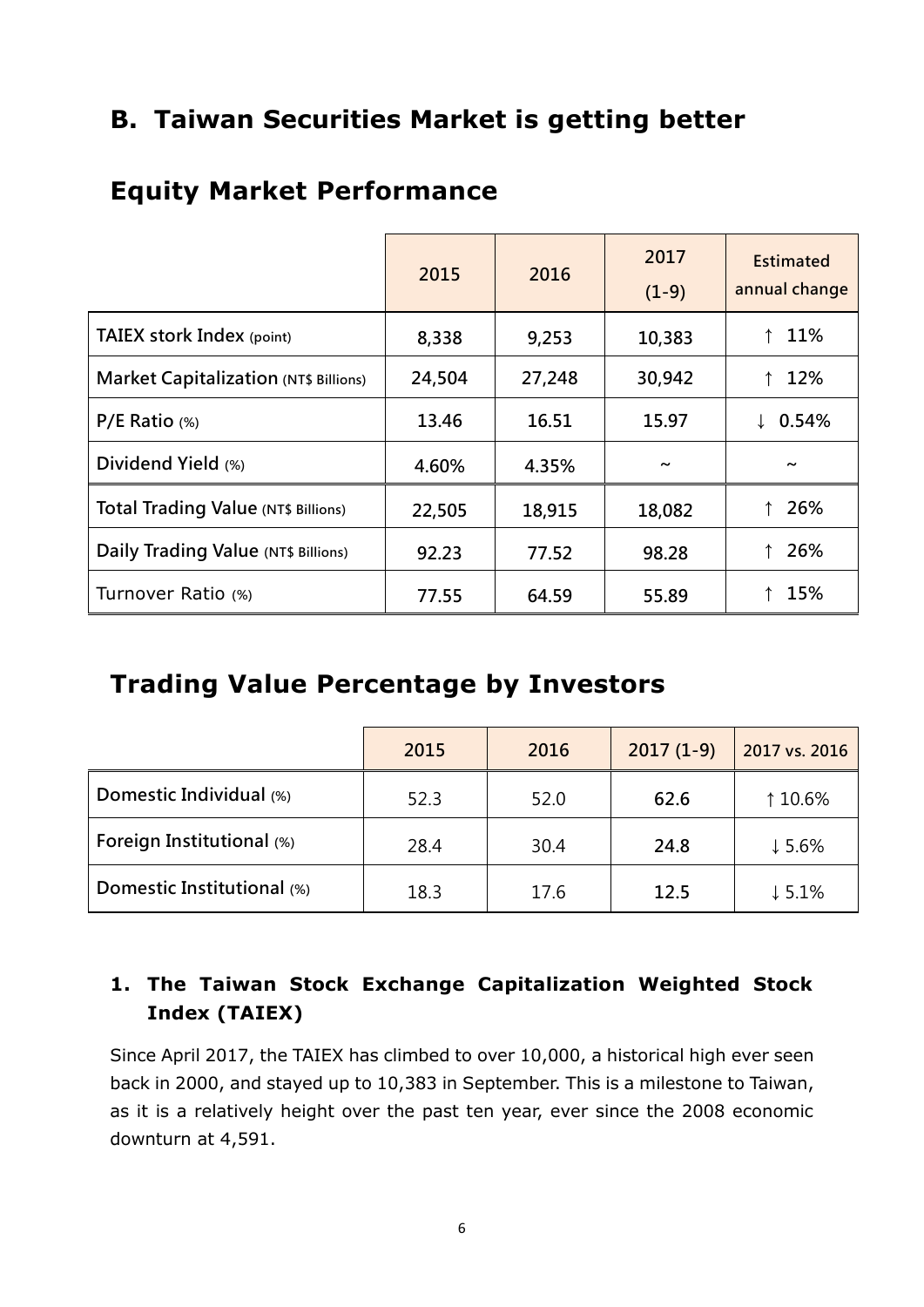### **2. Market Capitalization**

The total market capitalization of TWSE-listed stocks amounted to NT\$30.94 trillion as of September 2017, growing by 12%.

## **3. P/E Ratio**

In 2016, TWSE stocks traded at a price-to-earnings ratio of 16.51. In September 2017, price-to-earnings ratio has stayed at 15.97, which is considered globally competitive.

### **4. Dividend Yield**

TWSE-listed companies distributed NT\$1.15 trillion in dividends to investors in 2016, up 5.43% from 2015. The dividend yield of 4.35% was higher than the rate of return on bank deposits and exceeded levels attained in other major markets. The average dividend yield of TWSE stocks from 2012 to 2016 averaged at 3.98%.

## **5. Total Trading Value**

The aggregated trading value from January to September this year has reached NT\$18.082 trillion, nearly reaching last year's total. It is expected to exceed NT\$20 trillion by the end of this year.

## **6. Daily Trading Value**

The average daily trading value in 2016 dropped to the 5-year low at NT\$77.52 billion, however, bounced back by 26% to NT\$98.28 billion as of September 2017. The figure indicates that the stimulus plans promoted by Taiwan's regulators and related securities agencies over the year have successfully regain investors' confidence.

## **7. Trading Value Percentage by Investors**

As of September, 2017, the percentage of domestic individual investors has exceeded 62.6%, 10.6% increase compared to last year. This indicates more and more domestic retail investors regain their confidence on Taiwan's the equity market. This phenomenon may be attributed to the adoption of day trading tax cuts starting from April, 2017, boosting the rise of domestic investors.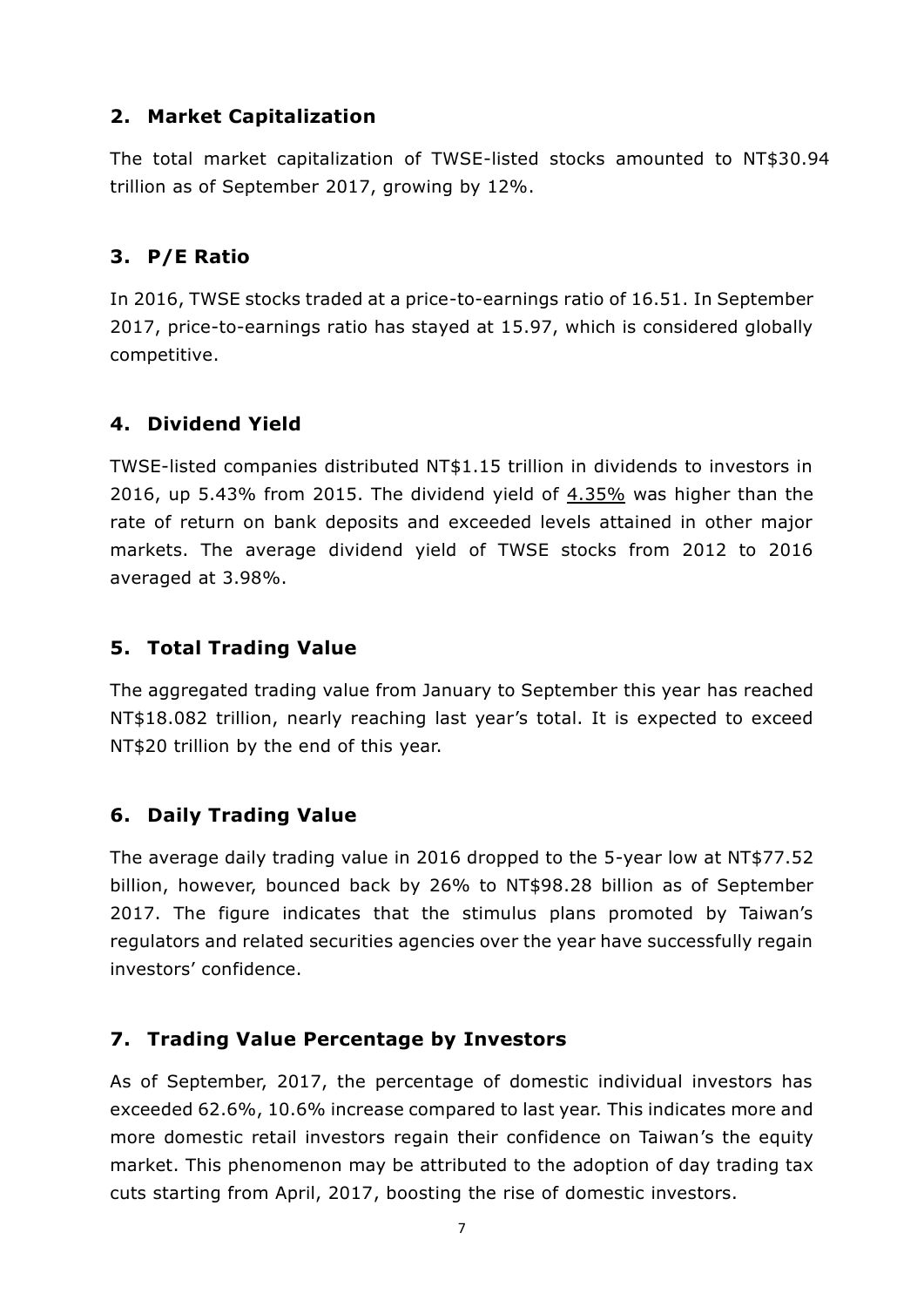And the proposed tax reform on dividend income tax by the Government expected to take effect on Q1 next year is expected to close the tax gap between domestic investors and foreign investors. As Taiwan's current capital gains tax scheme favors foreign investors, many domestic firms have registered overseas and invest Taiwan's securities market in the name of foreign investors.

#### **8. Turnover Ratio**

From January to September this year, TWSE's turnover ratio has reached 55.89%, and it is estimated to reach 74.52% by the end of this year, growing by 15% than last year.

## **Bond Market**

### **1. Bond Issuance is up**

(NT\$ Billion)

| <b>Bond type</b>              | 2015     | 2016     | $2017(1-9)$ | <b>Estimated</b><br>annual change |
|-------------------------------|----------|----------|-------------|-----------------------------------|
| <b>International Bond</b>     | 57.82    | 94.79    | 125.16      | 176%                              |
| <b>Corporate Bond</b>         | 1,863.56 | 1,825.95 | 1,850.54    | ↑35%                              |
| <b>Government Bond</b>        | 5,569.37 | 5,605.33 | 5,548.83    | ↑32%                              |
| <b>Financial Debenture</b>    | 988.91   | 977.43   | 950.83      | ↑30%                              |
| <b>Beneficiary Securities</b> | 8.61     | 12.41    | 11.60       | ↑25%                              |
| <b>Foreign Bond</b>           | 9.69     | 9.81     | 15.29       | 1 107%                            |
| Total                         | 8497.96  | 8525.72  | 8502.25     | ↑32%                              |

The aggregated bond issuance from January to September 2017 was NT\$85.02 trillion, which is equivalent to the figure of whole 2016. The growth is attributed to the rise of corporate bond and government bond issuance. It is estimated that the total bond issuance will grow by 32% by the end of 2017.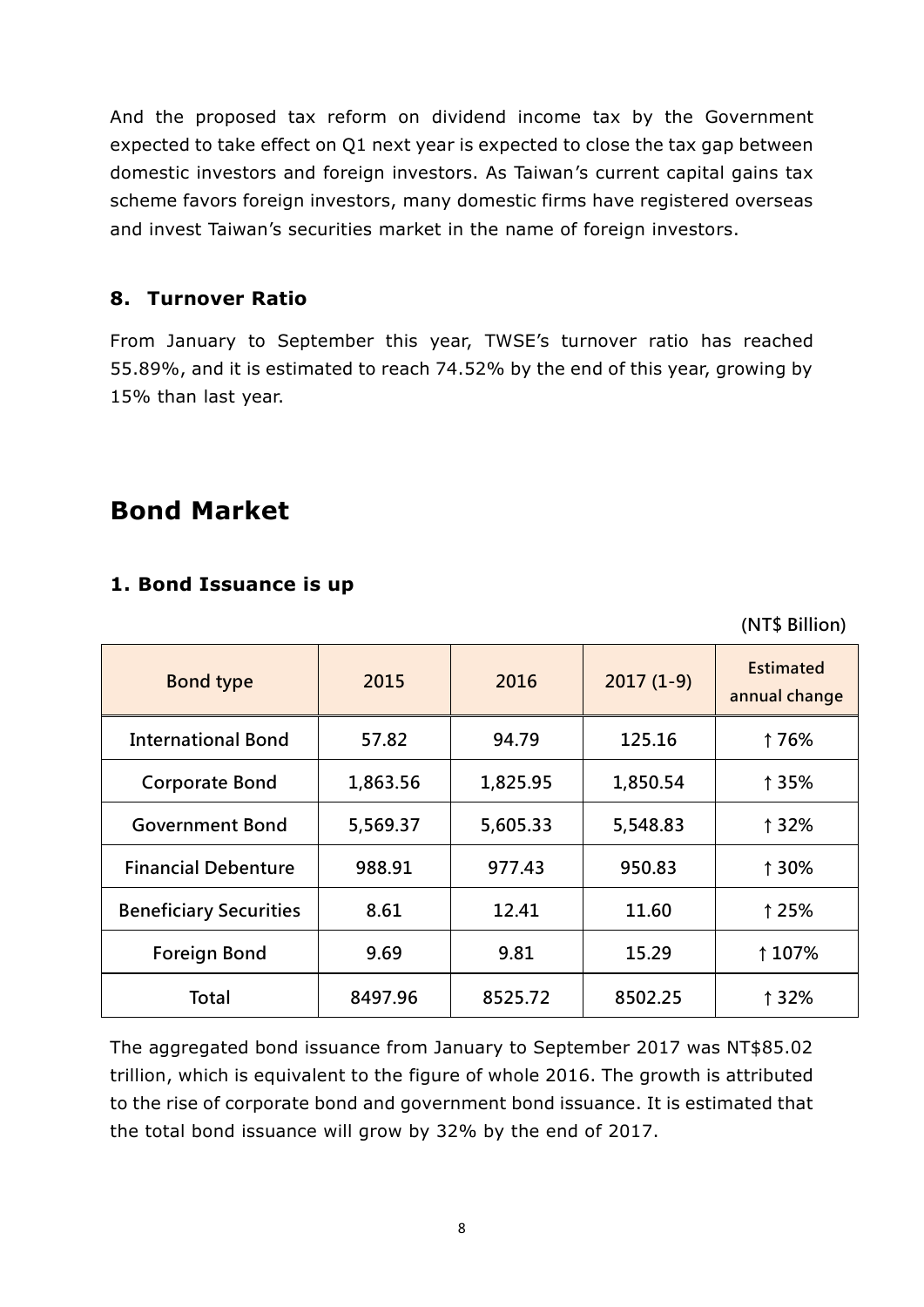## **2. Bond Trading is staying put**

(NT\$ Billion)

| <b>Bond type</b>              | 2015     | 2016     | $2017(1-9)$ | <b>Estimated</b><br>annual change |
|-------------------------------|----------|----------|-------------|-----------------------------------|
| <b>International Bond</b>     | 1,051.41 | 1,363.94 | 868.24      | ↓15%                              |
| <b>Corporate Bond</b>         | 964.48   | 829.36   | 714.31      | 115%                              |
| <b>Government Bond</b>        | 6,726.85 | 6,312.61 | 4,246.31    | 110%                              |
| <b>Financial Debenture</b>    | 233.00   | 138.42   | 102.89      | 11%                               |
| <b>Beneficiary Securities</b> | 0.00     | 3.19     | 0.00        | $\tilde{\phantom{a}}$             |
| <b>Foreign Bond</b>           | 12.38    | 8.38     | 8.79        | ↑39%                              |
| <b>Total</b>                  | 8,988.12 | 8,655.90 | 5,940.55    | 18%                               |

Although the bond issuance has shown major growth, it is estimated the growth of trading value will up by only 8% in 2017.

### **Taiwan Government Bond 10Y**

The 10-year benchmark bond yield closed around  $1.03\%$  as of mid-October, staying at the global average level.



SOURCE: TRADINGECONOMICS.COM | MINISTRY OF FINANCE, R.O.C.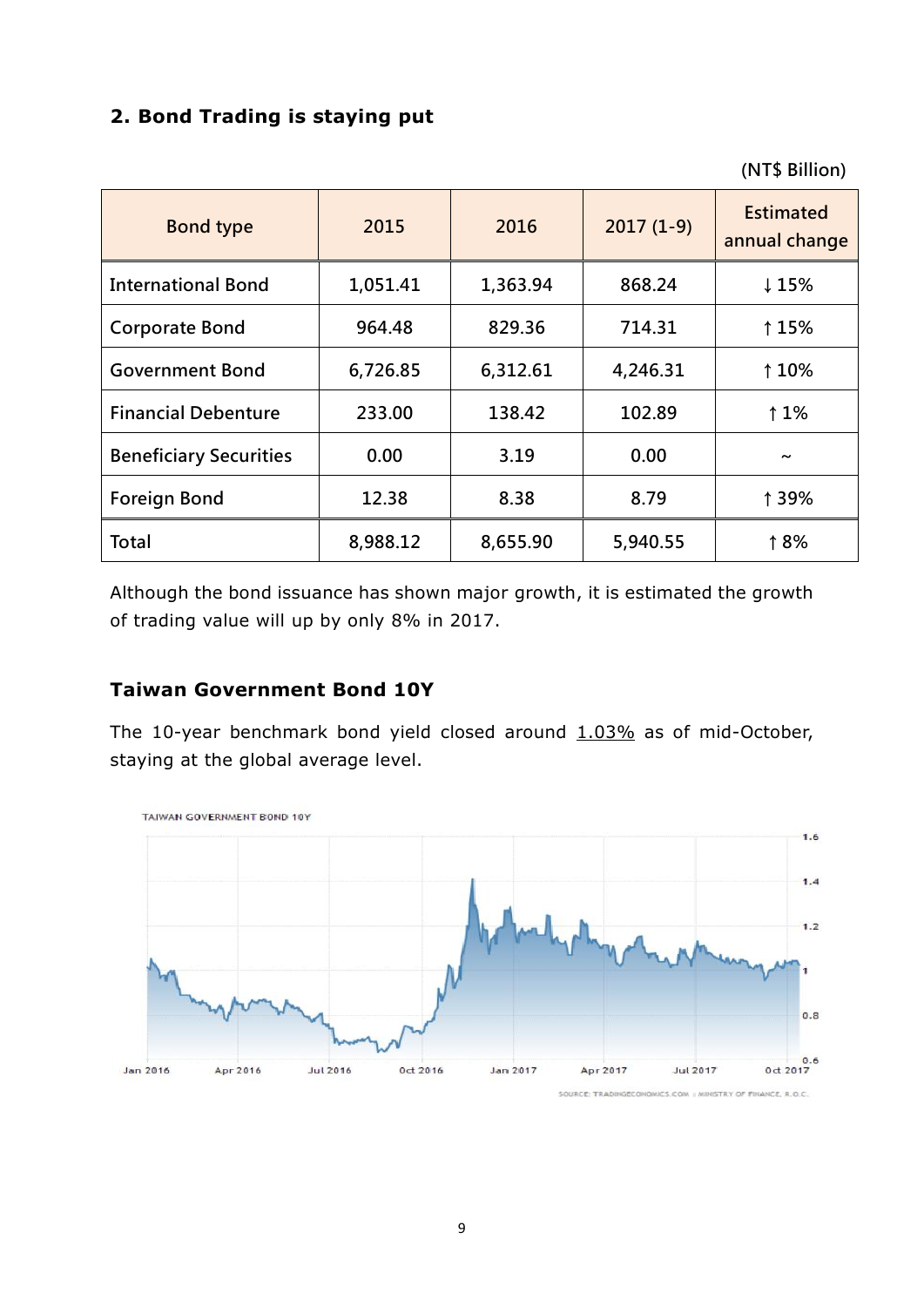# **C. Two Key Challenges in Taiwan's Securities Market**

## **Challenge 1 - Unreasonable Tax Regime of Securities Market**

(Billion US\$)

| Year                       | 2006  | 2011  | 2016  | $2017(1-9)$ |
|----------------------------|-------|-------|-------|-------------|
| <b>Total Trading Value</b> | 737.2 | 889.9 | 513.5 | 543.4       |

In 2016, total trading value of Taiwan Stock Exchange (TWSE) reduced by 42.30% compared to the figure in 2011 (US\$ 89.99 billion) when the capital gains tax had not been imposed. After the capital gains tax was imposed, Taiwan's decline of trading volume was the worst among major securities markets in the world. During the same period, Tokyo grew by 41.46%, and Shanghai, 87.26%. The decline of Taiwan's stock market was mainly caused by the unseasonable tax levied on securities transaction, in addition to the impact of domestic and global economic and financial situations.

Related tax rate in Taiwan's securities market:

- Securities transaction tax: 3‰ of the value traded is levied from selling.
- Capital gains tax: 15% of gains from selling equities: (From 2012 to 2015)
- Dividend tax:
	- Non-Taiwan resident: 20% withholding tax
	- $\triangleright$  Taiwan resident: Dividends are included in the consolidated income. As of 2015, maximum tax rate was 45%.
	- $\triangleright$  Supplementary NHI premium: 2% (from 2012); 1.91% (cuts in 2014)

Why the tax regime has impacted Taiwan's stock market?

 **Increase of trading cost**: Among 3‰ of securities transaction tax, investors consider 2‰ is transaction tax, while 1‰ is the implied capital gains income tax is already included. Therefore, if additional 15% of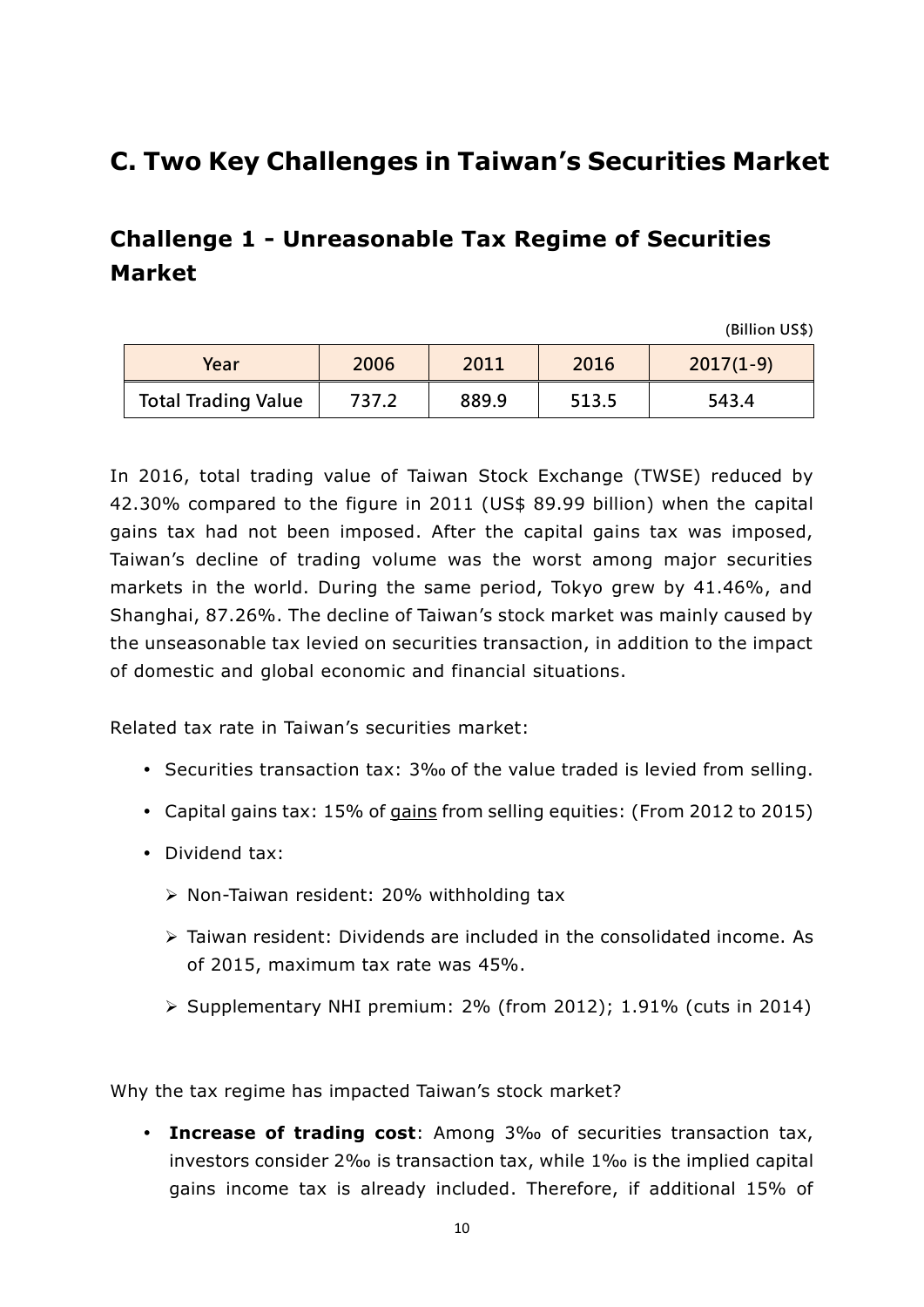capital gains tax were added, it will increase investment costs.

- **Big investors avoiding tax inspection**: Capital gains tax must be validated and declared to the taxation bureau. To avoid potential income inspection, many big investors suspend their trading in TWSE, or transfer their capital to overseas market for investment.
- **Dividend tax regime unfair**: Dividend tax levy for domestic investors is included in the consolidated income, with maximum 45% tax rate; however, foreign investors only apply to 20% withholding tax. With the widened gap of dividend tax between domestic investors and foreign investors, more and more domestic investors resort to measures of tax avoidance or tax savings, such as selling their holdings and move their capital overseas, establishing an offshore investment company in disguise of a foreign investor, undergo corporate capital payback before 2015, etc.

The tax regime has severely affected Taiwan's capital market momentum, and created a vicious cycle.

| Number of big/middle investors (persons)    | 2011   | 2016  | 2017.9 |
|---------------------------------------------|--------|-------|--------|
| Quarterly trading value>NT\$0.5 B           | 1,188  | 396   | 1,198  |
| NT\$0.5 B>Quarterly trading value>NT\$0.1 B | 10,847 | 4,250 | 9,822  |

1. Big investors out of the game; retail investors fled away

| % of total trading value            | 2011 | 2016 | 2017.9 |
|-------------------------------------|------|------|--------|
| By domestic individual investors    | 62.7 | 52.0 | 62.6   |
| By domestic institutional investors | 15.4 | 17.6 | 12.5   |
| By foreign institutional investors  | 21.8 | 30.4 | 24.8   |

2. Shrinking trading volume in Taiwan stock market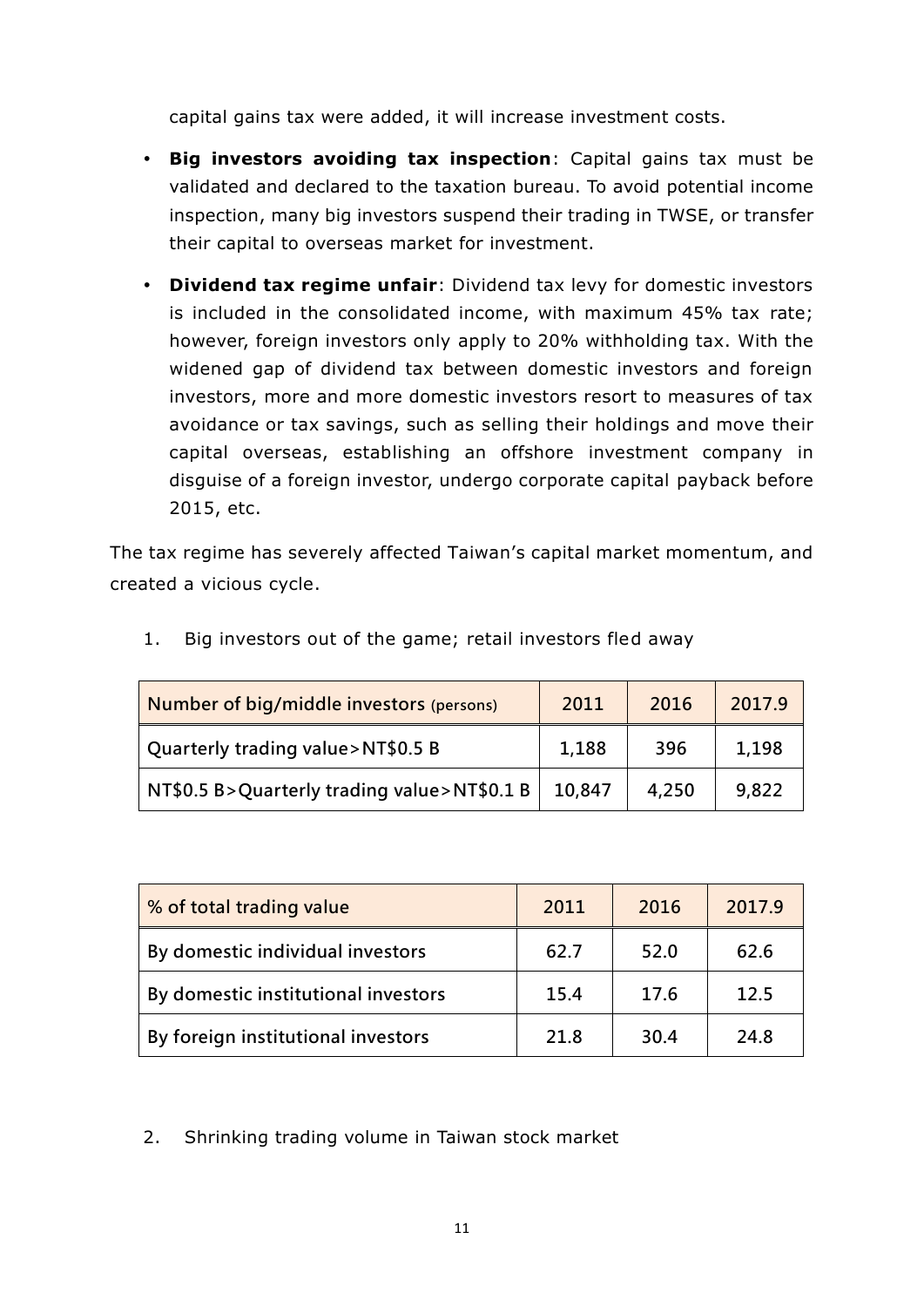| Total trading value   | 2007-2011 | 2012-2016 | 2017.9 |
|-----------------------|-----------|-----------|--------|
| (Billion NT\$)        | Average   | Average   |        |
| Average daily trading | 134.6     | 97.7      | 152.2  |

2012-2016 average daily trading value was NT\$ 97.7 billion, which decreased by 27% than the figure of 2007-2011 average.

#### 3. Accelerating capital outflow

| <b>Central Bank Financial Account</b> | 2007-2011 | 2012-2016 | 2017                     |
|---------------------------------------|-----------|-----------|--------------------------|
| (Billion US\$)                        | Average   | Average   | Average                  |
| Quarterly money outflow               | 2.3       | 13.4      | $\overline{\phantom{a}}$ |

From 2012 to 2016, our quarterly net outflow of financial account was US\$ 13.4 billion on average. This figure showed 5.8 times growth of US\$2.3 billion outflow compared to the figure from 2007-Q3 to 2011.

## **Solutions:**

Over the past few years, Taiwan Securities Association (TSA) has been committed to framing a reasonable tax regime for our capital market, ensuring it is in line with the global standard. Moreover, we have constantly explained to the general public about the unfriendliness and unreasonableness of the existing tax regime, how it has severely affected the soundness and development of Taiwan's capital market. As well, we continue to lobby the Executive Yuan and the Legislature Yuan to undergo the tax reform in securities market:

#### **Achievements:**

- 1. 2015/11 Abolish capital gains tax
- 2. 2016/12 Continue to stop levying securities transaction tax of corporate bond and financial debenture for the next 10 years
- 3. 2017/04 Halving day trading transaction tax  $(3.0\% \rightarrow 1.5\% \cdot )$

#### **In progress:**

4. Expected 2018/Q1 Dividend tax reform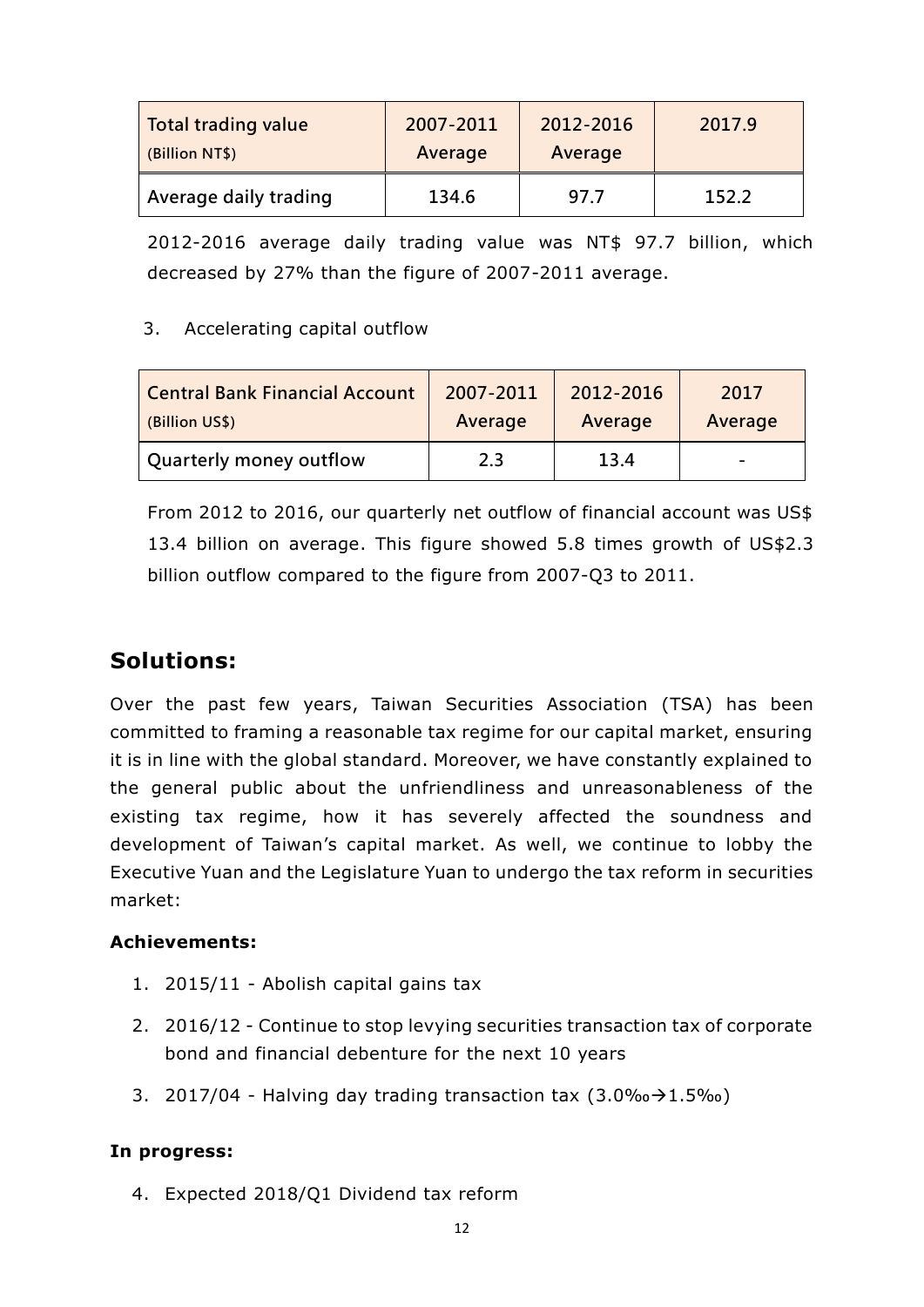Ever since the abolishment of capital gains tax and halving of day trading transaction tax (3.0‰ $\rightarrow$ 1.5‰), the market trading value has shown significant improvement:

- 1. **Average daily trading value increase**: As of September, average daily trading value in TWSE and TPEx markets grew to NT\$152.2 billion, 29.8% or NT\$99.8 billion growth compared to the entire year of 2016.
- 2. **Day trading percentage increase**: Percentage of day trading accounts 23.39%, 2.4 times growth compared to 9.63% in 2016. And this measure also has indirectly invigorated the overall trading of the stock market.
- 3. **Big individual investors come back to the market**: The number of big investors (quarterly trading value >NT\$ 0.5 billion) has increased from 396 as of last yearend to 1,198 in Q3, 2017. As well, the number of middle investors (NT\$ 0.5 billion >quarterly trading value >NT\$ 0.1 billion) also shows great improvement from 4,520 as of last yearend to 9,822 in Q3, 2017.
- 4. **More domestic investors come back to the market**: Percentage of domestic individual investors also grows from 52% last year to 63% this year, returning to the same level before 2011 when the 15% of capital gains tax rate was adopted.
- 5. **Day trading transaction tax cuts does not impact tax revenue**: The halving of day trading transaction tax has successfully invigorated Taiwan's stock market, by lowering the transaction cost of investors, while the tax revenue does not fall short of the target, achieving a win-win situation. The hype of day trading transactions can not only drive the growth of trading volume of the centralized market, but also effectively facilitate the growth and vitality of Taiwan's stock market.

In order to further facilitate the development of Taiwan securities market, TSA is currently working on the dividend tax reform, hoping to redirect the dividend tax regime for individual investors to the same standard of the global market. It is estimated that the Government will propose a fair and friendly dividend tax regime in Q1, 2018, ensuring sound development of Taiwan's capital market.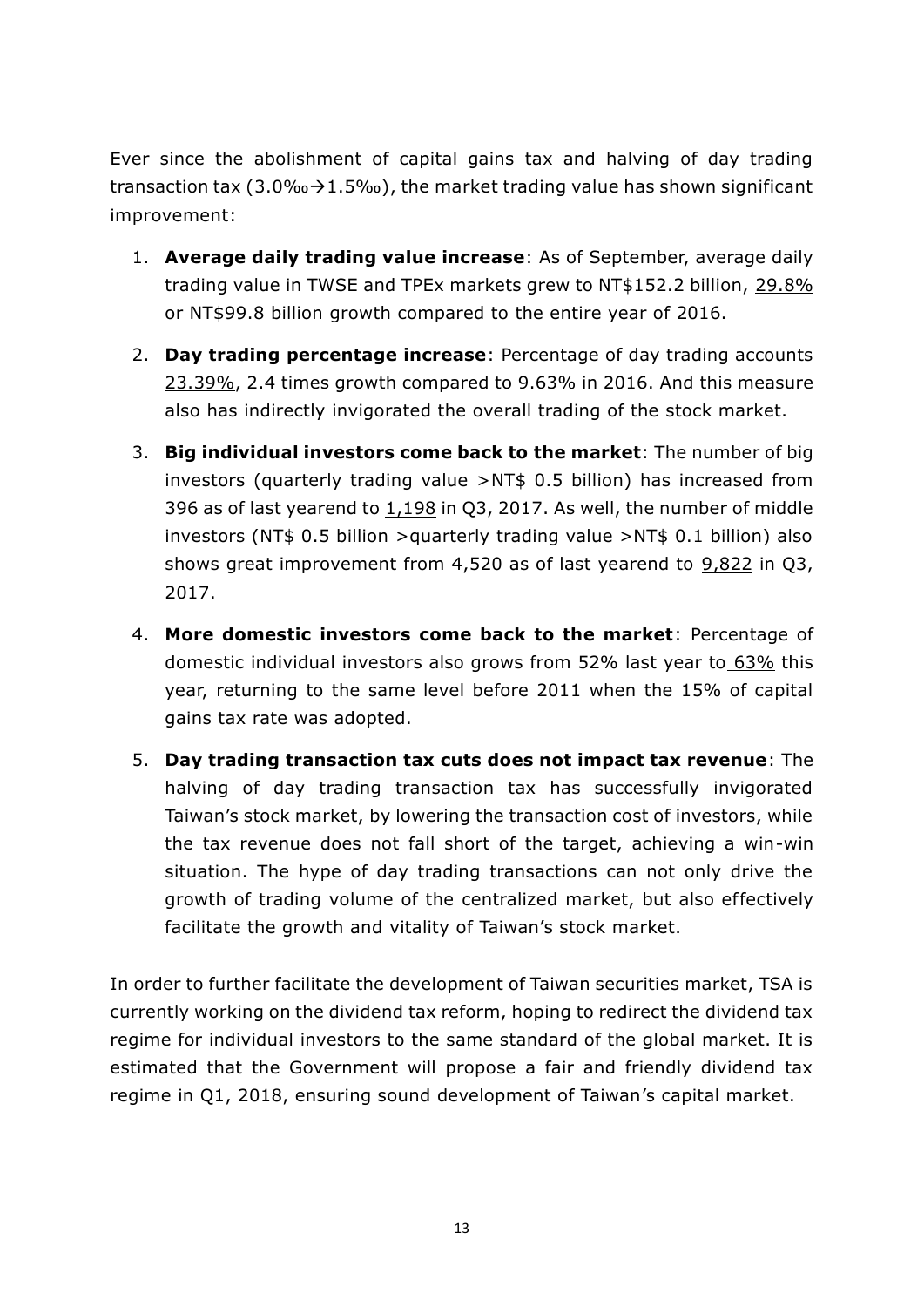# **Challenge 2 - Facilitate the relaxation of laws and regulations; adopt negative listing approach**

Taiwan's securities industry is subdivided into different sectors, in which, businesses such as securities, securities finance, futures, securities investment trust, securities investment consulting and trust have different operations and are strictly divided, at the same time, different businesses are required to comply with respective regulations. As a result, an issue like "overlapping of supervision" may rise, which will hinder the development of diversified businesses, restrict the business scope, as well as undermine capital market development.

In addition, the Government is currently encouraging FinTech companies to innovate new business models, and promoting the regulatory sandbox for the financial industry, in the hope of enhancing the competitiveness of the financial industry. The "Drafted Bill of Financial Technology Innovation and Experiment Act" is currently in the legislative procedure, forcing the securities companies in the face of bigger pressure.

## **Solutions:**

- 1. At the press conference of the inauguration ceremony on September 12, new chairman Wellington Koo of the Financial Supervisory Commission (FSC) vowed to "strengthen corporate governance of financial industry" as the regulatory priority, hence it is expected the current regulations could be lessened.
- 2. TSA is working on facilitating the relaxation of laws and regulations to support securities companies to cope with the transition. Our proposal is that the regulatory authority should adopt the negative listing approach in authorizing securities companies to launch new products or services within the permitted scope. This approach is expected to enable the companies to innovate, seize business opportunities and improve their competitiveness within a less restricted legal framework.
- 3. Promote the regulatory sandbox, while preventing adverse impacts to existing companies.